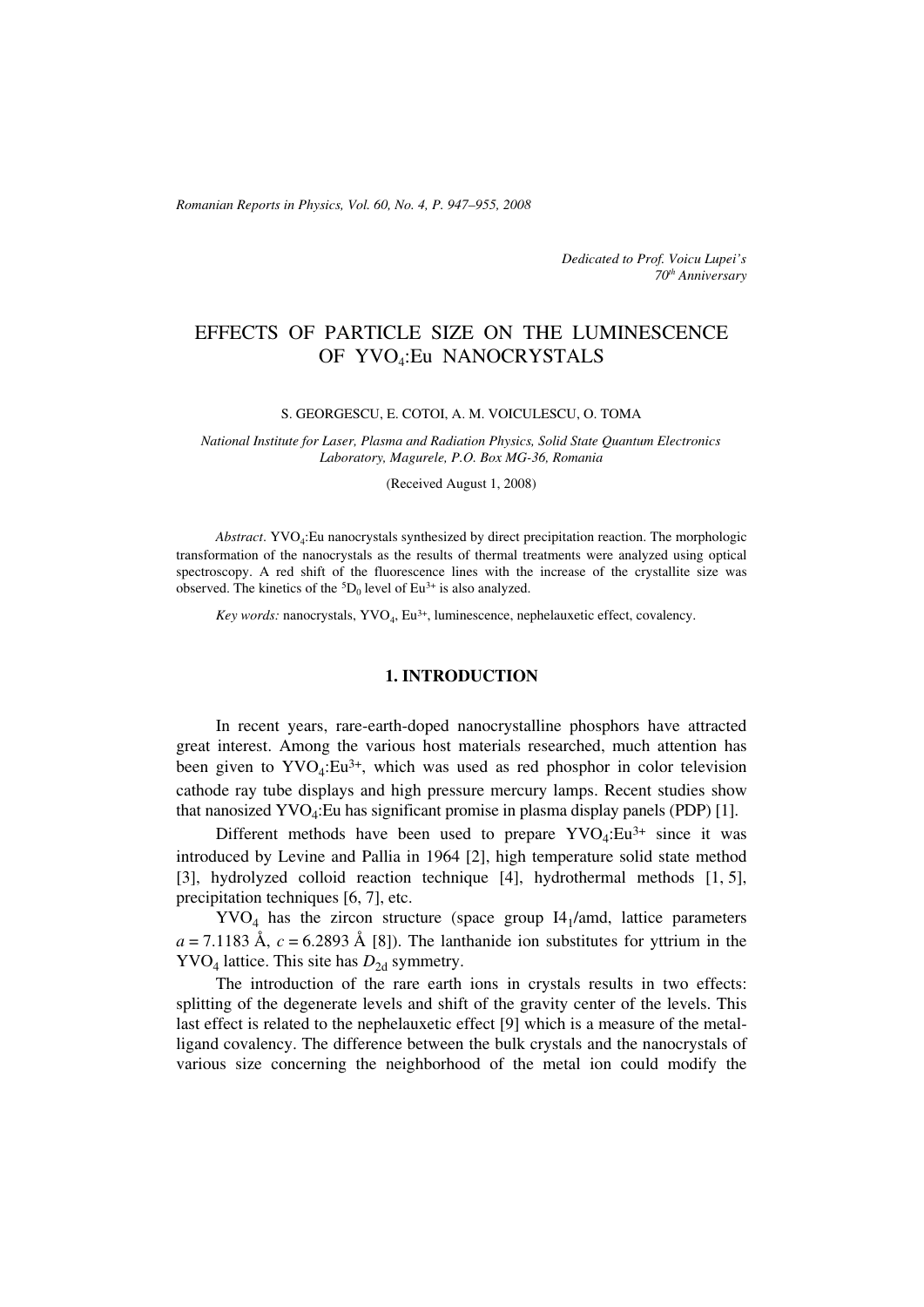splitting of the energy levels, the metal-ligand covalency and the kinetics of the metastable levels.

For nanocrystals doped with rare earth ions a valuable tool in the investigation of the morphology changes produced by various thermal treatments is the optical spectroscopy. In the case of  $Eu^{3+}$ , the luminescence line spectrum is relatively easy to analyze since the strongest transitions originate from an energy state  $({}^5D_0)$  not split by the crystal field. Consequently, the Eu<sup>3+</sup> ion has been extensively used to probe the local environment of dopant sites.

In the precedent papers [10, 11] we presented some results concerning the morphological transformations induced by the thermal treatments on the  $\text{YVO}_4$ nanocrystals synthesized by coprecipitation. These transformations were monitored by optical (probe  $Eu^{3+}$ ) and EPR spectroscopy (probe  $Gd^{3+}$ ) [10] and by optical and Mössbauer techniques (probe  $Eu^{3+}$ ) [11]. All these investigations put in evidence the improving of the order and the reduction of the surface influence as a result of the increase of the particle size as a result of the thermal treatments.

In this paper we present new data concerning the luminescence properties of YVO4:Eu nanophosphors. The fluorescence spectroscopy was used to monitor the morphological transformations induced by the thermal treatments in  $\text{YVO}_4$ nanocrystals synthesized by direct precipitation reaction. For comparison, microcrystalline powder (bulk material) of  $\text{YVO}_4$ :Eu was synthesized by the solid state reaction.

#### **2. EXPERIMENTAL**

YVO4 nanocrystals were prepared by direct precipitation reaction [6]. Two solutions,  $Y(NO<sub>3</sub>)<sub>3</sub>$  and Eu(NO<sub>3</sub>)<sub>3</sub>, were prepared and added to a solution of  $NH<sub>4</sub>VO<sub>3</sub>$  adjusted to pH 12.5 with NaOH. The obtained colloid was heated at 60 $^{\circ}$ C for one hour with magnetic stirring. The resulting nanocrystals of  $\text{YVO}_4$ :Eu<sup>3+</sup> (5 at.%) were separated from the solution by filtering and then dried at 60°C. The nanopowders were annealed in air, at various temperatures (300°C, 400°C, 500°C, 550°C, 600°C, 700°C, 900°C and 1300°C), for 4 hours.

The microcrystalline  $\text{YVO}_4$ :Eu was synthesized by solid state reaction [12] using a  $Y_2O_3$ , Eu<sub>2</sub>O<sub>3</sub> and NH<sub>4</sub>VO<sub>3</sub> mixture. This mixture was fired at 1000<sup>o</sup>C for one hour, then powderised and fired again at 1200°C for one hour. The resulted powder was washed with a solution of NaOH in water, dried and fired at 1200°C for one hour.

The experimental apparatus used for optical fluorescence measurements consisted of a 1 m Jarrell-Ash monochromator equipped with an S-20 photomultiplier and a SR 830 lock-in amplifier on line with a computer. Eu<sup>3+</sup>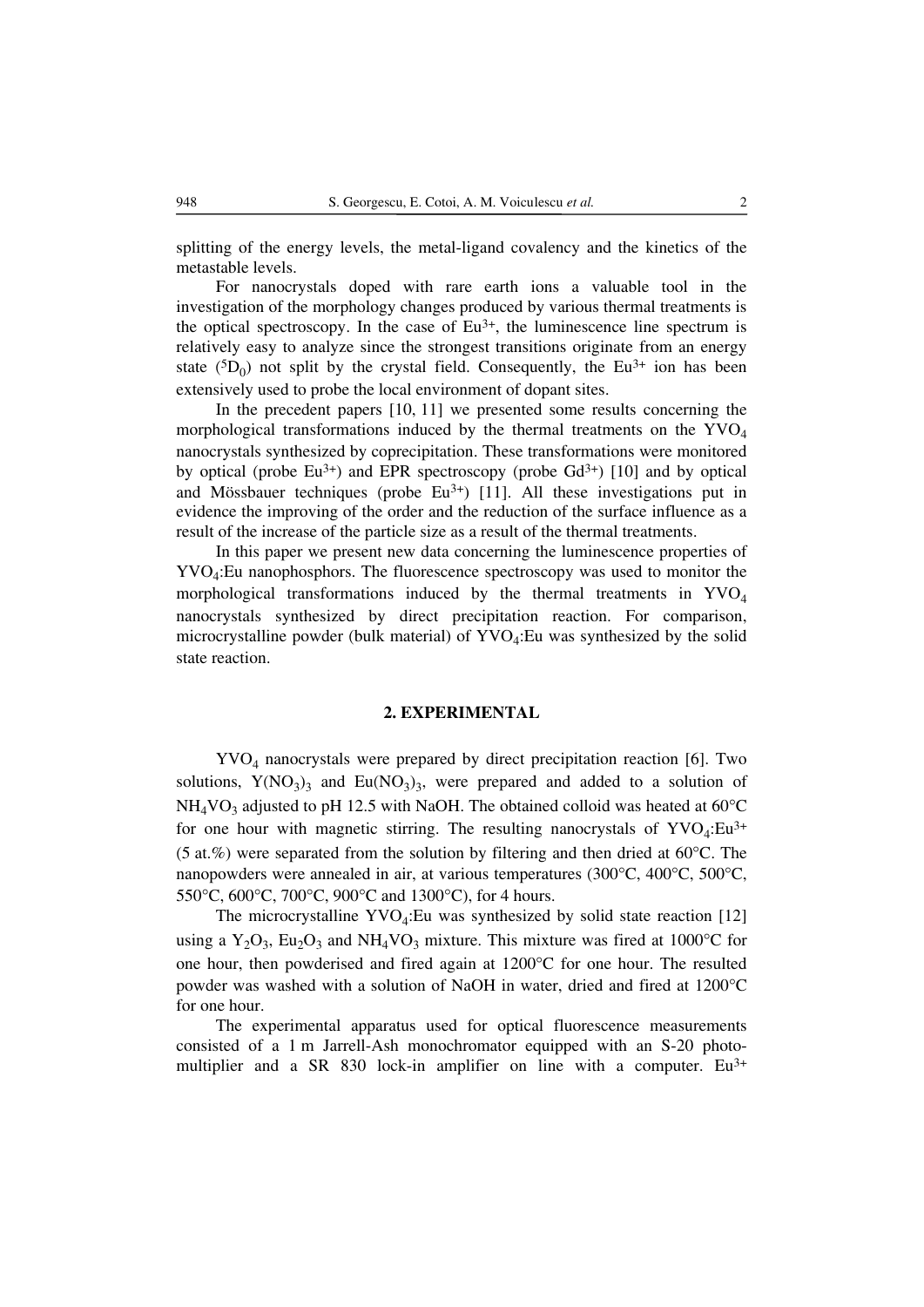fluorescence was excited with a Xenon lamp equipped with suitable optical filters (pump transition:  ${}^{7}F_0 \rightarrow {}^{5}L_6$ ). For the lifetime measurements, the europium luminescence was excited with the second harmonic of the Nd:YAG laser Solar II and analyzed with a TURBO MCS scaler on line with a computer.

All the measurements were performed at room temperature.

## **3. RESULTS AND DISCUSSION**

The results of the XRD analysis on the  $\text{YVO}_4$ :Eu nanopowders were presented elsewhere [10]. The crystallite size (in fact, the coherence domain) varied between  $\sim$  6 nm for the 'as prepared' sample and  $\sim$  60 nm for the sample annealed at 900°C The dependence of the crystallite size function of the thermal treatment temperature presented three temperature domains: in the first domain (between 60 $\degree$ C and  $\sim$  400 $\degree$ C) the size of the particle increased slowly; in the second  $\sim 400^{\circ}$ C–700°C) a rapid size increase was observed; finally, in the third one (700°C–900°C) no noticeable increase of the particle size was present. These temperature domains reflect the dynamics of the increase of the nanoparticle size [10]: from 60 nm to 12 nm in the first domain, from 12 nm to 60 nm in the second and no noticeable modification in the third. In the present paper the domain of the thermal treatments was extended at 1300°C, but the corresponding XRD data are not yet available. Moreover, for comparison, we analyzed an YVO<sub>4</sub>:Eu powder synthesized by solid state reaction (bulk material).

## 3.1. LUMINESCENCE SPECTRA

The luminescence spectra for three  $\text{YVO}_4$ :Eu samples (the 'as prepared', denoted 60°C), the sample annealed at 900°C as well as the bulk sample (prepared by solid state reaction) are given in Fig. 1. The fluorescence lines in the spectrum of the 'as prepared sample' are wide, denoting disorder near the  $Eu^{3+}$  ion. On the contrary, the fluorescence lines of the sample annealed at  $900^{\circ}$ C are narrow, close to the line of the bulk material. The dependence of the linewidth on the annealing temperature was discussed in [10].

In order to see if the position of the fluorescence lines changes as the result of the thermal treatments, since the  ${}^5D_0 \rightarrow {}^7F_0$  transition is forbidden in  $D_{2d}$ symmetry, we analyzed in details the transition  ${}^5D_0 \rightarrow {}^7F_1$ . We have chosen this transition because all the lines are evidenced and the position of the center of gravity can be calculated. In the  $D_{2d}$  symmetry the level  ${}^{7}F_1$  splits in two Stark components so that we observe only two lines in the spectrum:  ${}^5D_0 (A_1) \rightarrow {}^7F_1 (A_2)$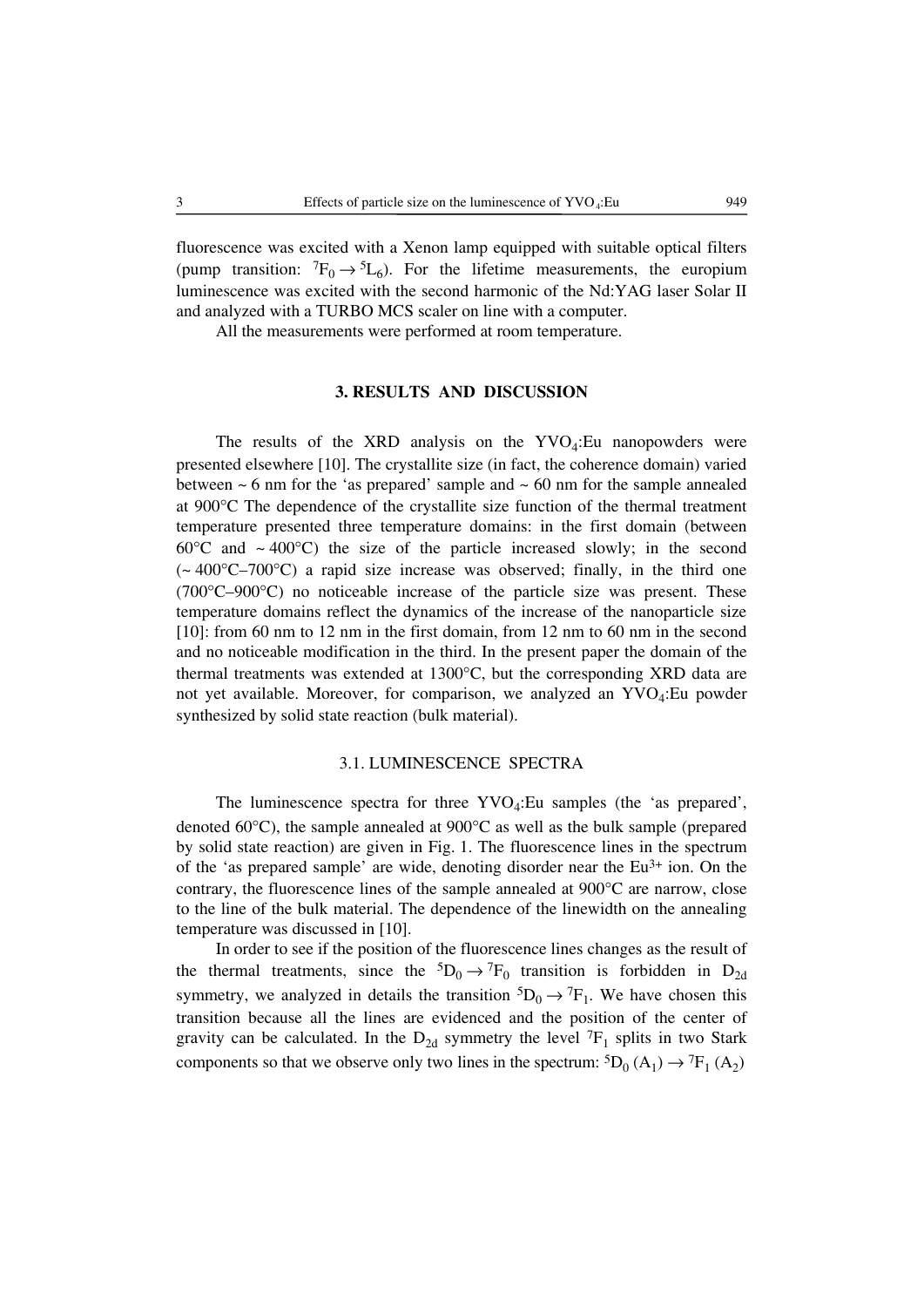

Fig. 1 – Fluorescence spectrum of three YVO4:Eu (5%) samples: the 'as prepared' one (60°C), the sample annealed at 900°C, and the sample synthesized by solid state reaction (bulk).

and  ${}^5D_0$  (A<sub>1</sub>)  $\rightarrow {}^7F_1$  (E) [13]. A<sub>1</sub> and A<sub>2</sub> represent no degenerate representation of the group  $D_{2d}$  while E represents a doubly degenerate one.

Since we are interested in the shift of the gravity center of the  ${}^{7}F_1$  level, we calculated the position of the gravity center of the transition:

$$
E_c = \frac{2E_2 + E_1}{3},\tag{1}
$$

where  $E_1$  is the position of the line corresponding to  ${}^5D_0 (A_1) \rightarrow {}^7F_1 (A_2)$  and  $E_2$  to  ${}^5D_0$  (A<sub>1</sub>)  $\rightarrow {}^7F_1$  (E). According to [13],  $E_2 < E_1$ . The results are given in Fig. 2.

The dependence of the position of the center of gravity of  ${}^{5}D_0 \rightarrow {}^{7}F_1$ transition on the annealing temperature is not monotonous. The 'red shift' reaches its maximum (approx.  $10 \text{ cm}^{-1}$  in rapport with the value measured in the 'as prepared' sample) for 550°C. The significance of this maximum in not clear in present.



Fig. 2 – Squares: the red shift of the gravity center of the  ${}^5D_0 \rightarrow {}^7F_1$  transition in YVO<sub>4</sub>:Eu (5%) nanocrystals function of the annealing temperature. Circle: for comparison, the position of the gravity center of  ${}^5D_0 \rightarrow {}^7F_1$ transition in YVO<sub>4</sub>:Eu (5%) bulk is shown.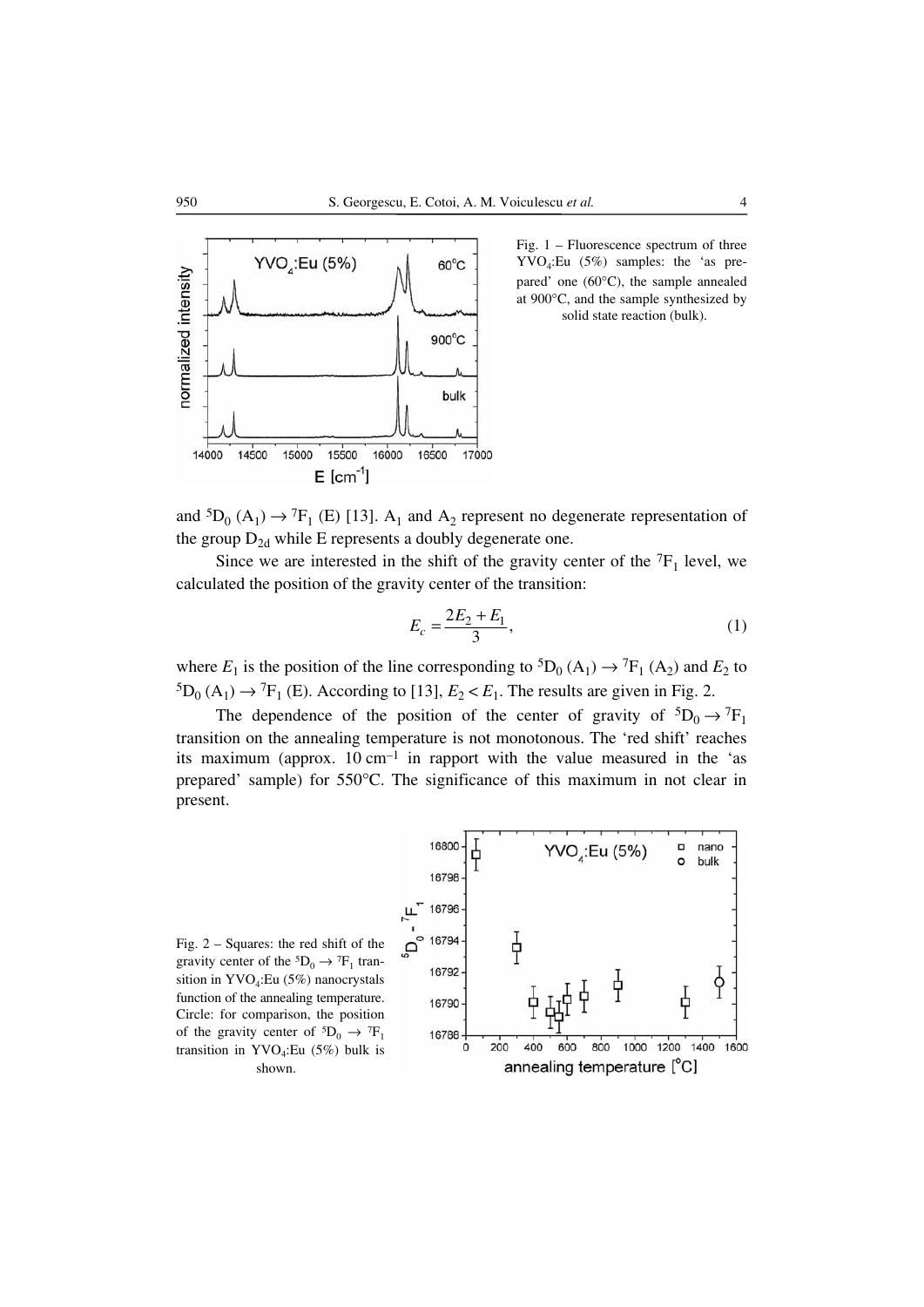The red shift of the fluorescence lines with the annealing temperature is observed for other transitions too. For example, in Fig. 3, we show the dependence of the position of the most intense two lines belonging to the  ${}^5D_0 \rightarrow {}^7F_4$  transition:  ${}^5D_0$  (A<sub>1</sub>)  $\rightarrow {}^7F_4$  (E<sup>(1)</sup>) and  ${}^5D_0$  (A<sub>1</sub>)  $\rightarrow {}^7F_4$  (B<sub>2</sub>) according to [13]. Because not all the lines of this transition can be separated in the fluorescence spectrum, we can not calculate the position of the gravity center.



Fig. 3 – The red shift of the most intense two fluorescence lines belonging to the  ${}^5D_0 \rightarrow {}^7F_4$  transition.

The red shift of the emission lines is a consequence of the nephelauxetic effect [9]. If a lanthanide ion is embedded in a crystal, the 4f electron clouds expand, and the Slater parameters  $F_k$  and the spin-orbit parameter  $\zeta$  decrease. As a result, all the distances between the energy levels decrease and the absorption and the luminescence lines are red shifted in rapport with the free ion. The nephelauxetic effect was related to the covalency of the metal-ligand [9]. Therefore, increasing the thermal treatment temperature (resulting in the increase of the nanoparticle size) the covalency of the  $Eu^{3+}$  - O<sup>2–</sup> bonds in YVO<sub>4</sub>:Eu increases. According to Figs. 2, 3, this effect can be observed for the samples annealed up to  $\sim$  550 $^{\circ}$ C, *i.e.* for crystallite size up to  $\sim$  30 nm (coherence domain).

The increase of the covalency with the nanoparticle size could be related with the expansion of the cell parameters of  $\text{YVO}_4$  nanoparticles in rapport with the bulk material. Though there are not (in our best knowledge) such published data for  $\text{YVO}_4$  nanoparticles, we could still consider the existence of this expansion in analogy with other oxides nanoparticles [14–16]. Thus, we could relate the observed increase of the covalency with the reduction of the  $Eu^{3+}$  - O<sup>2–</sup> distance due to the thermal treatments.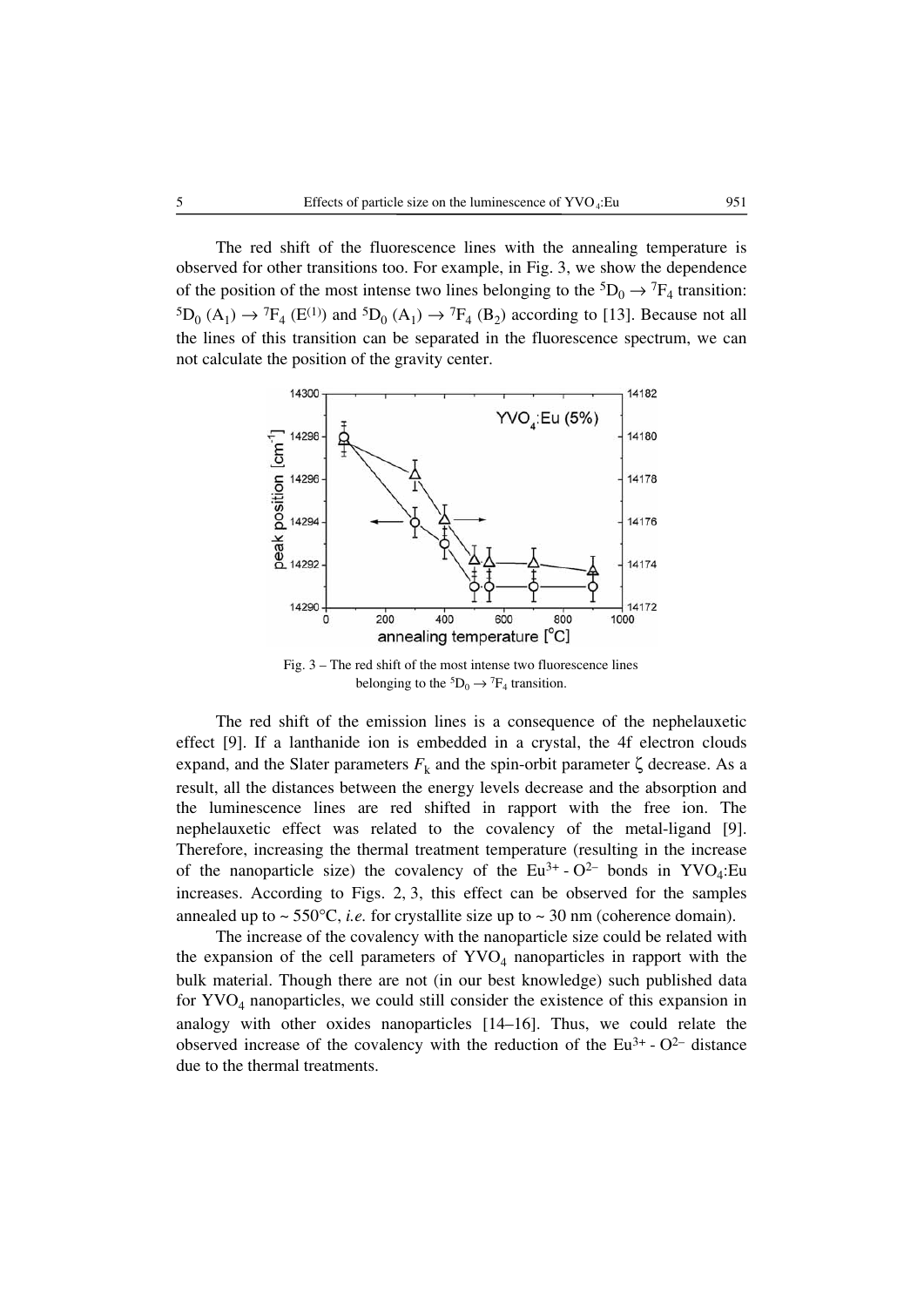## 3.2. KINETICS OF LUMINESCENCE

We analyzed the luminescence kinetics of the  ${}^5D_0$  level in the YVO<sub>4</sub>:Eu nanopowders annealed at temperatures up to 1300°C and in the bulk sample. The luminescence was excited with the second harmonic of the Nd:YAG laser (532 nm, pump transition is  ${}^{7}F_1 \rightarrow {}^{5}D_1$ ). The kinetics is generally non-exponential except for the sample annealed at 1300°C and the bulk sample. The risetime observed for all the samples is due to the kinetics of the  ${}^{5}D_1$  level of Eu<sup>3+</sup>. A value of ~ 6.5 µs was obtained for the risetime ( ${}^{5}D_1$  lifetime), in concordance with Ref. [17].



Fig. 4 – Semi logarithmic plot of the decay of  ${}^5D_0$  level in YVO<sub>4</sub>:Eu nanopowders annealed at various temperatures. The decay in the bulk sample is also shown.

Increasing the annealing temperature the decays becomes closer to exponential. In order to compare the nonexponential decays we calculated an effective lifetime as the area of the normalized decay. For an exponential decay, in absence of risetime, this effective value is exactly the lifetime. The results are shown in Fig. 5.



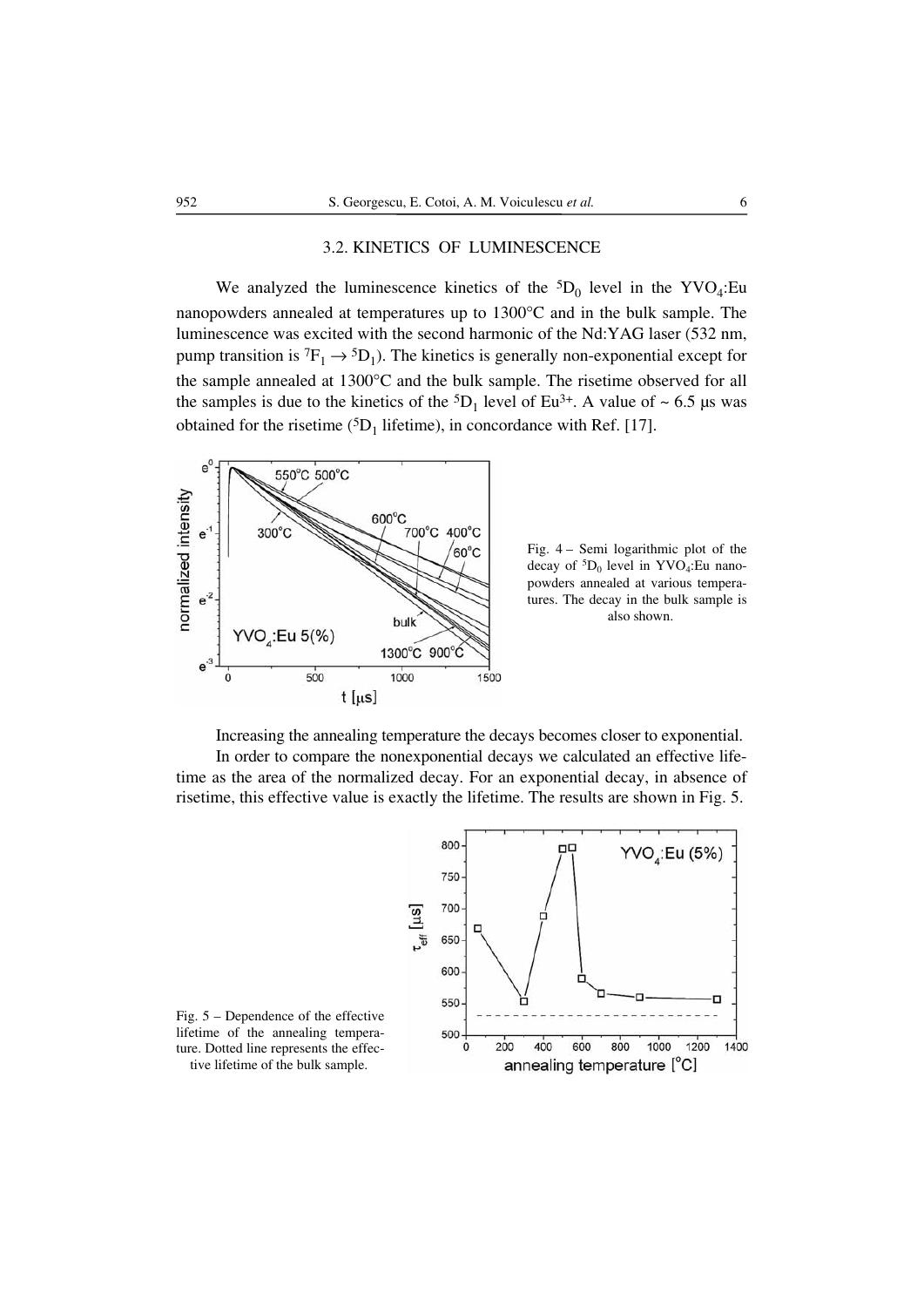The fluorescence (observed) lifetime  $\tau_{fl}$  depends on the radiative (characterized by the radiative lifetime τ*r*) and nonradiative de-excitation processes (transition probability *Anr*):

$$
\frac{1}{\tau_{fl}} = \frac{1}{\tau_r} + A_{nr} \,. \tag{2}
$$

There are two main factors which influence the decay of  ${}^{5}D_0$  level of Eu<sup>3+</sup> in nanocrystals: transfer to impurities adsorbed at the nanoparticle surface (nonradiative processes) and the effective index of refraction. When the size of the nanocrystallites is much less the radiation wavelength, the radiation 'feels' an effective index of refraction which is an average between the index of refraction of the crystallite and that of the surrounding medium [18].

For an electric-dipole transition the radiative lifetime is

$$
\tau_r = \frac{1}{f(ED)} \frac{\lambda_0^2}{\left[\frac{1}{3}(n^2 + 2)\right]^2 n},\tag{3}
$$

where  $f(ED)$  is the oscillator strength,  $\lambda_0$  is wavelength in vacuum and *n* is the refractive index. Because the nanoparticles occupy only a small fraction *x* of the volume, we can define an effective refraction index

$$
n_{eff}(x) = x n_{YVO_4} + (1 - x) n_{air}, \tag{4}
$$

 $n_{YVO.} \approx 2$  and  $n_{air} \approx 1$ , being the indexes of refraction. The reduction of the effective refractive index in rapport with the bulk material increases the radiative lifetime and, as a result, the fluorescence lifetime. On the contrary, the transfer to impurities increases the nonradiative transition probability *Anr*, leading to the reduction of the fluorescence lifetime.

Both effects can be observed in the decay of  ${}^5D_0$  level in YVO<sub>4</sub>:Eu nanocrystals.

The energy gap between Eu<sup>3+</sup> level <sup>5</sup>D<sub>0</sub> and <sup>7</sup>F<sub>6</sub> is quite large ~ 12000 cm<sup>-1</sup>. This corresponds approximately to the third harmonic of the OH– oscillator [19]. Therefore,  $OH^-$  is a very efficient quencher of  $Eu^{3+}$  emission and is present at the nanoparticle surface as a result of the wet synthesis. The thermal treatments remove the adsorbed OH– and other impurities from the nanoparticle surface, resulting an increase of the fluorescent lifetime.

The radiative lifetime depends on the effective refractive index which, in turn, depends on the fraction of the volume occupied by the nanocrystals. This volume fraction depends on the agglomeration of the nanoparticles. The agglomerate size decreases with increasing temperature [20]. Therefore, there is no simple dependence of the effective refractive index of the annealing temperature.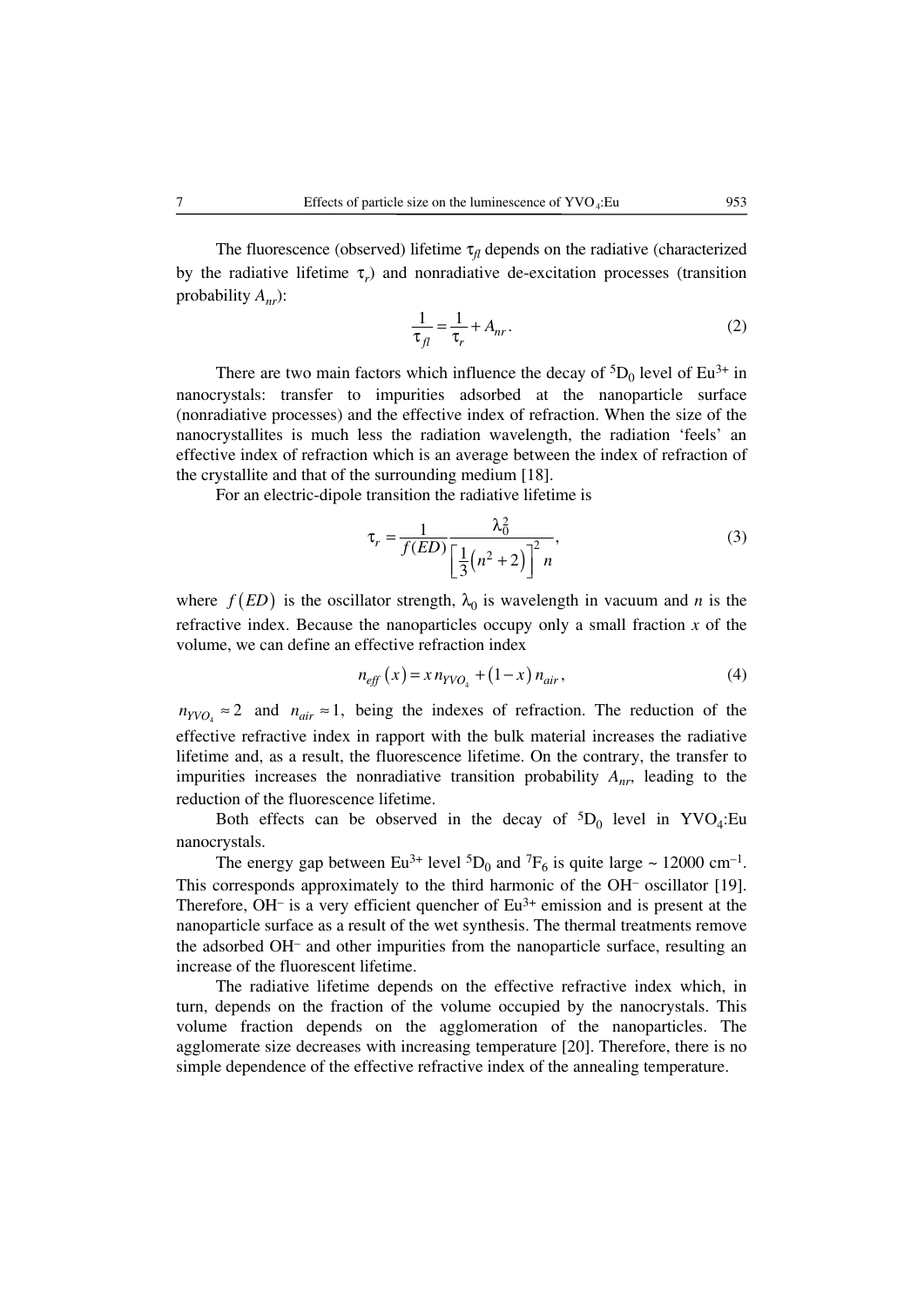Since the two main factors which influence the kinetics of the  ${}^{5}D_0$ luminescence manifest an opposite tendency with annealing temperature we may expect a maximal value of the fluorescence lifetime. This is observed in the temperature interval 500°C–550°C. For higher temperatures, though the number of the surface quenchers is reduced, the increase of the nanoparticle size increases the effective refraction index, reducing the radiative lifetime.

A special behavior is observed for the sample annealed at 300°C (Figs. 4 and 5). The shape of the decay at few hundreds of microseconds after the beginning (Fig. 4) could be interpreted as very efficient transfer to impurities. For the time being, this behavior is not clear to us and needs supplementary investigations.

## **4. CONCLUSIONS**

The  $\text{YVO}_4$ : Eu nanocrystals were synthesized by direct precipitation reaction. The size of the 'as prepared' nanocrystallites is  $\sim 6$  nm (coherence domain for XRD). As a result of thermal treatments, the crystallite size increases  $($   $\sim 60$  nm for thermal treatment at 900°C).

The morphological transformations of the nanocrystallites due to the thermal treatments are monitorized using optical spectroscopy, sensitive probe being Eu3+.

For YVO<sub>4</sub>:Eu nanocrystallites smaller than  $\sim$  30 nm a significant red shift of the fluorescence lines is noted. In analogy with other oxides, we related this shift with the increasing covalency due the possible reduction of the  $Eu^{3+}$  -  $O^{2-}$  as the crystallite dimensions increase due to the thermal treatments.

The kinetics of the  ${}^{5}D_0$  level was affected by two main processes: transfer to impurities present at the particle surface and the modification of the radiative transition probability due to the 'effective' index of refraction – an average between the index of refraction of the crystallite and the index of refraction of the surrounding air. The fluorescence lifetime presents a maximal value for the samples annealed at 500°C–550°C. For higher annealing temperatures the decay becomes shorter and closer to exponential.

#### **REFERENCES**

- 1. K. Riwotzki, M. Haase, *Wet-Chemical Synthesis of Doped Colloidal Nanoparticles: YVO4: Ln (Ln = Eu, Sm, Dy)*, J. Phys. Chem., B **102**, 10129–10135 (1998).
- 2. A. K. Levine, F. C. Palilla, *A new, highly efficient red-emitting cathodoluminescent phosphor (YVO4:Eu) for color television*, Appl. Phys. Lett., **5**, 118–120 (1964).
- 3. R. C. Ropp, *Spectra of Some Rare Earth Vanadates*, J. Electrochem. Soc., **115**, 940–945 (1968).
- 4. S. Erdei, *Preparation of YVO<sub>4</sub> powder from the Y<sub>2</sub>O<sub>3</sub> + V<sub>2</sub>O<sub>5</sub> + H<sub>2</sub>O system by a hydrolyzed colloid reaction (HCR) technique*, J. Mater. Sci., **30**, 4950–4959 (1995).